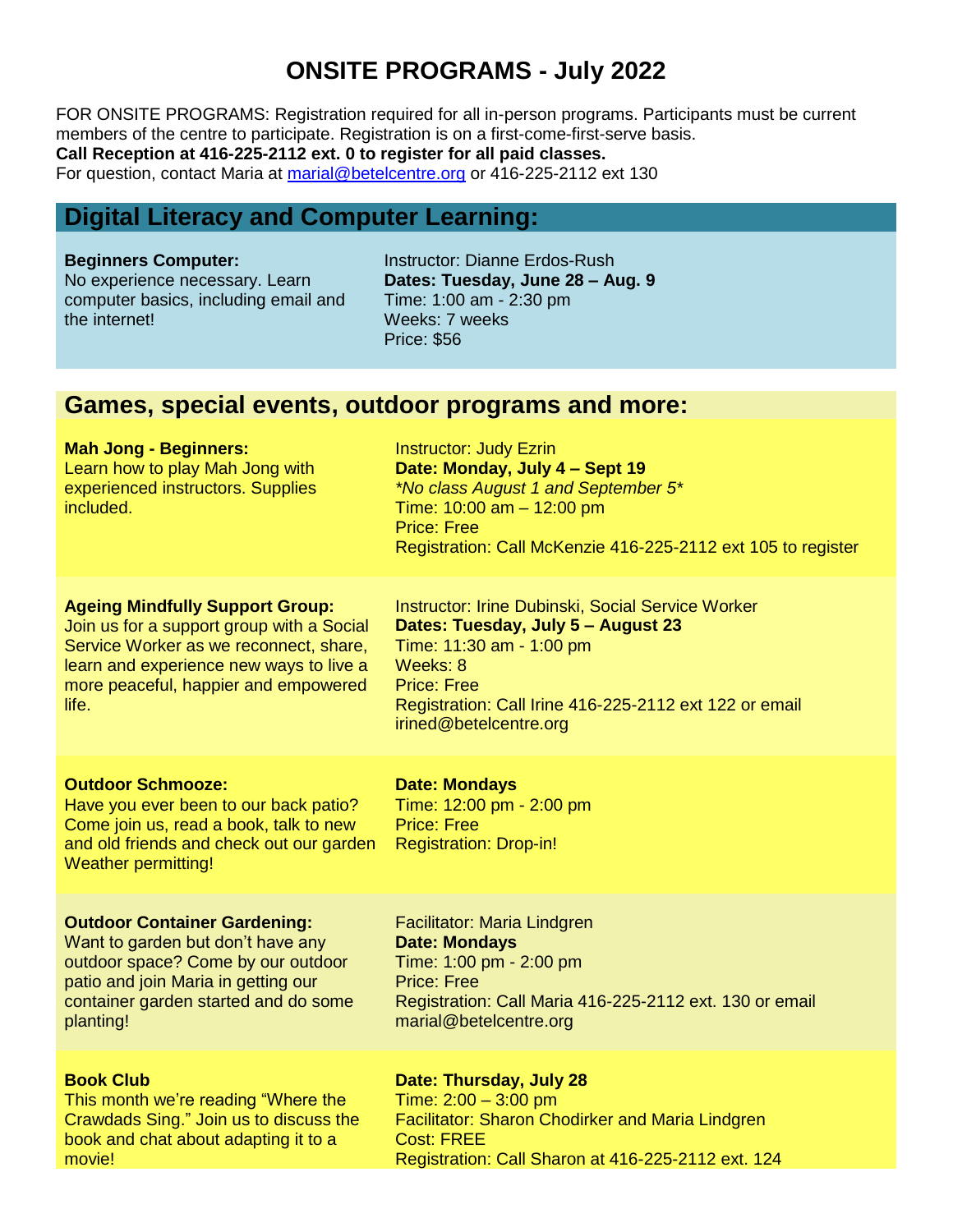# **FITNESS AND DANCE:**

| <b>Walking Club:</b><br>Join us for a 30 - 45 minute guided walk<br>around the neighbourhood. Meet at the front<br>door of the Bernard Betel Centre (Steeles<br>and Carpenter). | Instructor: Maria Lindgren<br><b>Dates: Mondays</b><br>Times: 10:00 - 11:00 am<br><b>Price: Free</b><br>Registration: Call Maria 416-225-2112 ext. 130 or email<br>marial@betelcentre.org                                                                                                    |
|---------------------------------------------------------------------------------------------------------------------------------------------------------------------------------|----------------------------------------------------------------------------------------------------------------------------------------------------------------------------------------------------------------------------------------------------------------------------------------------|
| <b>Israeli Dancing:</b><br>Enjoy the music and learn the steps to<br>dances associated with the folklore of Israel.                                                             | Instructor: Vivian Margulis and Mali Wasserman<br>Dates: Monday, July 4 - Sept. 19<br>*No Class August 1 and Sept. 5*<br>Times: 3:00 - 4:00 pm<br>Weeks: 10 weeks<br>Price: Free - Registration Required<br>Registration: Call Maria 416-225-2112 ext 130 or email<br>marial@betelcentre.org |
| <b>Chair Yoga:</b><br>A gentle form of Yoga either sitting or<br>standing using a chair for support. Involves<br>stretching, deep breathing and strengthening<br>the body.      | Instructor: Terri Dunnigan<br>Dates: Tuesday, July 5 - Sept 13<br>Times: 10:30 am - 11:30 am<br>Weeks: 11 weeks<br><b>Price: \$55</b>                                                                                                                                                        |
| Yoga:<br>Yoga designed for 55+. Must be comfortable<br>with floor exercises using a mat.                                                                                        | Instructor: Terri Dunnigan<br>Dates: Tuesday, July 5 - Sept 13<br>Times: 12:00 pm - 1:00 pm<br>Weeks: 11 weeks<br><b>Price: \$55</b>                                                                                                                                                         |
| <b>Body Works:</b><br>Energise yourself with aerobic, strength,<br>stretching and dance for total body fitness.                                                                 | Instructor; Margarita Vlasicheva<br>Dates: Wednesday, July 13 - Sept. 14<br>Times: 11:30 am - 12:30 pm<br>Weeks: 10 weeks<br><b>Price: \$50</b>                                                                                                                                              |
| <b>Body Fit:</b><br>Challenges and incorporates all aspects of a<br>healthy exercise routine.                                                                                   | <b>Instructor: Karen Shuster</b><br>Dates: Thursday, June 9 - August 11<br>Times: 11:00 - 12:00 pm<br><b>Price: \$50</b>                                                                                                                                                                     |
| <b>Breathe Better Gentle Fitness:</b><br>This gentle fitness class will be seated and<br>focus on your breathing and gentle<br>strengthening and stretching techniques.         | Instructor; Margarita Vlasicheva<br>Dates: Friday, July 8 - Sept 16<br>Times: 10:00 - 11:00 am<br>Weeks: 9 weeks<br><b>Price: \$45</b>                                                                                                                                                       |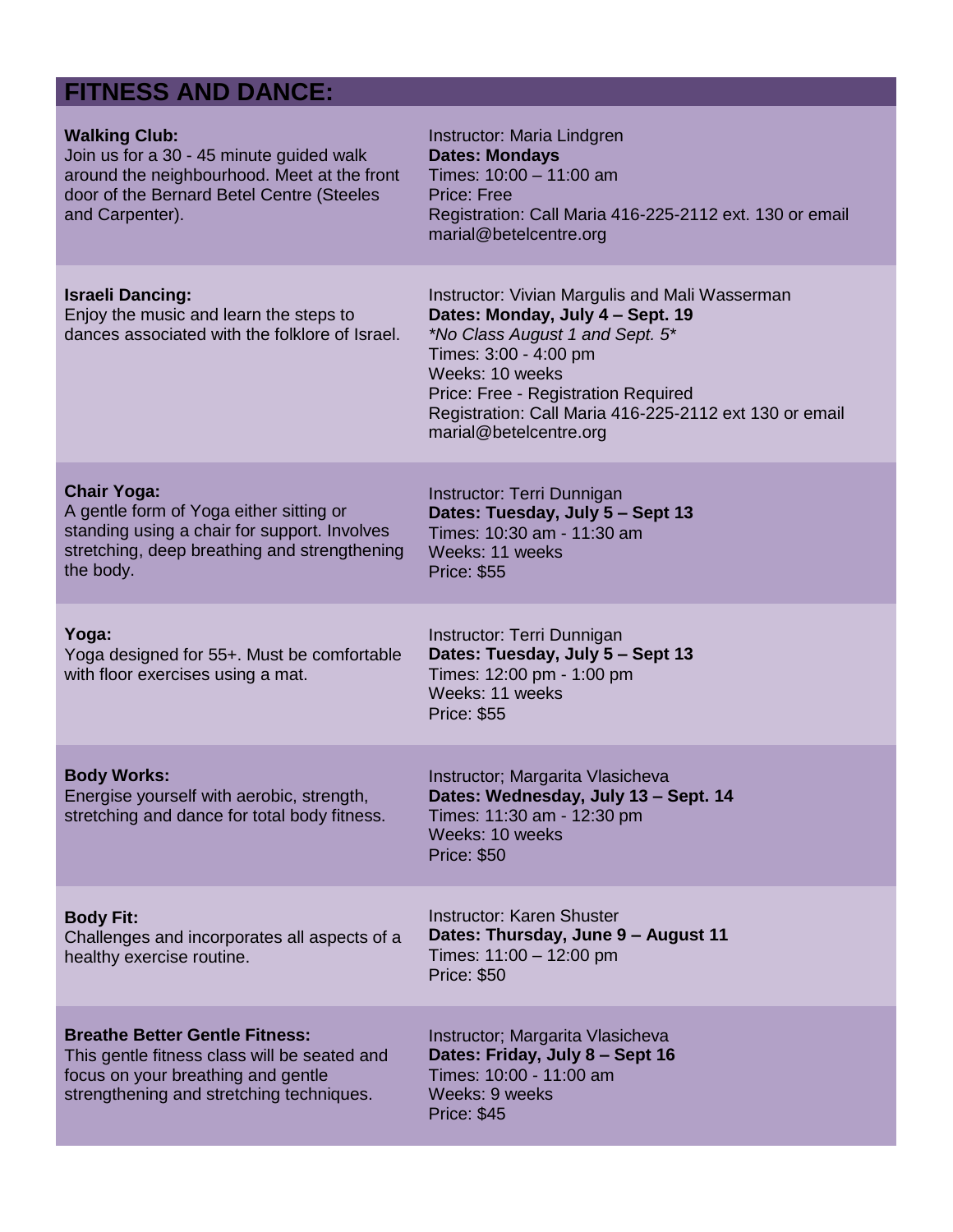## **ARTS:**

| <b>Watercolour - Intermediate:</b>                                                                                                                                | <b>Instructor: Elaine Sugar</b>                                                                                                                                                                                                                                                                                                                              |
|-------------------------------------------------------------------------------------------------------------------------------------------------------------------|--------------------------------------------------------------------------------------------------------------------------------------------------------------------------------------------------------------------------------------------------------------------------------------------------------------------------------------------------------------|
| Learn more advanced                                                                                                                                               | Dates: Monday, July 18 - Sept.19                                                                                                                                                                                                                                                                                                                             |
| techniques. Individual                                                                                                                                            | *No classes August 1 or Sept. 5*                                                                                                                                                                                                                                                                                                                             |
| expression is encouraged.                                                                                                                                         | Times: 9:30 am - 12:00 pm                                                                                                                                                                                                                                                                                                                                    |
| No supplies included for                                                                                                                                          | Weeks: 8 weeks                                                                                                                                                                                                                                                                                                                                               |
| classes.                                                                                                                                                          | <b>Price: \$100</b>                                                                                                                                                                                                                                                                                                                                          |
| <b>Drawing and Acrylic:</b><br>Develop your skills and express<br>yourself. Beginner and<br>Intermediate classes offered!<br>No supplies included for<br>classes. | <b>Beginner:</b><br><b>Instructor: Maya Vinokurov</b><br>Dates: Monday, July 11 - Sept. 19<br>*No class August 1 and Sept. 5*<br>Times: 1:30 pm - 4:00 pm<br>Weeks: 9 weeks<br>Price: \$112.50<br>Intermediate:<br><b>Instructor: Maya Vinokurov</b><br>Dates: Tuesday, July 5 - Sept. 13<br>Times: 9:30 am - 12:00 pm<br>Weeks: 11 weeks<br>Price: \$137.50 |
| <b>Pottery - Mixed Levels:</b>                                                                                                                                    | Instructor: Linda (Shayne) Berlin                                                                                                                                                                                                                                                                                                                            |
| Everyone is welcome. The                                                                                                                                          | Dates: Tuesday, June 21 - Sept. 20                                                                                                                                                                                                                                                                                                                           |
| الموالد المتحدث والمتحدث والمتحدث والمتحدث والمتحدث                                                                                                               | $*$ M <sub>is</sub> $-$ lese Assoc $\Omega$ and $\Lambda$                                                                                                                                                                                                                                                                                                    |

instructors provide individualised teaching so each student receives the information they need, from beginners to experts. You will learn a variety of hand building techniques to create functional items or sculptures. Equipment, tools and firing included. Additional cost for clay and glazes.

*\*No class Aug. 9 and 16\** Times: 1:00 - 4:00 pm Weeks: 12 weeks Price: \$180

Instructor: Linda (Shayne) Berlin **Dates: Wednesday, June 22 – Sept. 21** *\*No Class Aug. 10 and 17\** Times: 9:30 am - 12:30 pm Weeks: 12 weeks Price: \$180

Instructor: Anisoara Kirschner-Kozai **Dates: Thursday, July 14 – Sept. 21** *\*No class July 28\** Times: 1:00 - 4:00 pm Weeks: 10 weeks Price: \$150

Instructor: Linda (Shayne) Berlin **Dates: Friday, July 8 – Sept. 23** *\*No class August 5, 12 and 19\** Times: 9:30 am - 12:30 pm Weeks: 9 weeks Price: \$135